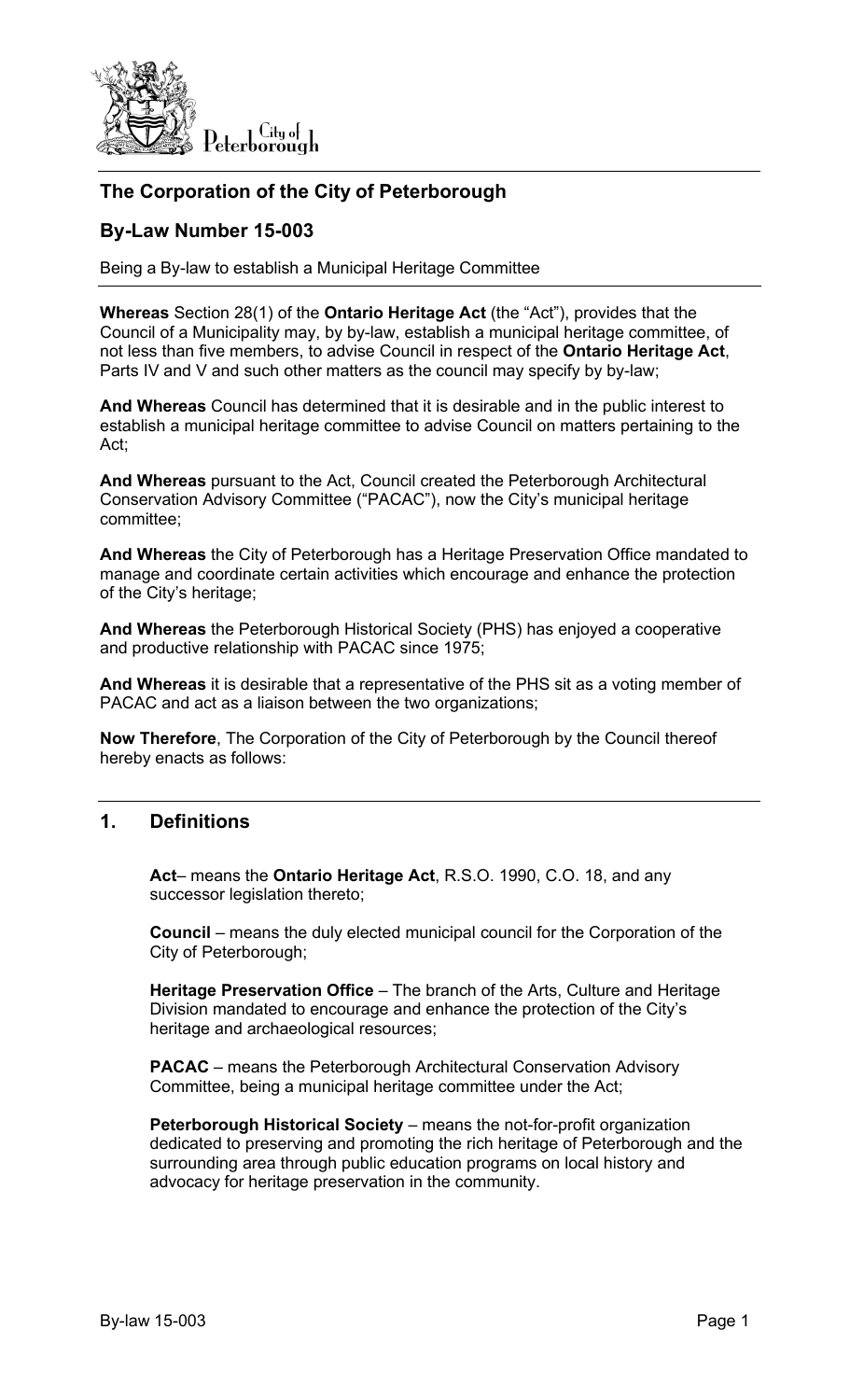## **2. Municipal Heritage Committee**

2.1 In accordance with the Act, Council shall, if it intends to designate a property to be of cultural heritage value or interest, give notice of its intention to designate a property under the Act, and consult with PACAC.

### **3. Roles and Responsibilities**

- 3.1 PACAC shall:
	- a. Advise Council on heritage matters, pursuant to the Act;
	- b. Formulate and recommend policies to Council concerning heritage conservation;
	- c. Advise and support the City's Heritage Preservation Office on heritage matters;
	- d. Establish criteria concerning the evaluation of properties of cultural heritage value or interest;
	- e. Review and approve certain proposed changes to properties designated under the Act;
	- f. Guide the development, implementation and evaluation of plans, policies, and programmes concerning heritage matters in Peterborough;
	- g. Encourage, recognize and reward excellence in heritage conservation;
	- h. Strive to increase awareness in Peterborough about heritage conservation;
	- i. Act as an advocate on heritage conservation matters; and
	- j. Undertake other projects and/or activities, pursuant to the Act, as Council may direct.

#### **4. PACAC Membership**

- 4.1 PACAC shall be composed of nine (9) members appointed by Council as follows:
	- a. One (1) member of Council appointed to a one (1) year renewable term commencing on 30 November; and
	- b. Seven (7) non-members of Council who shall, be appointed to a four (4) year term;
	- c. One (1) member of the Board of Directors of the Peterborough Historical Society, who shall be ineligible to serve as PACAC's Chair or Vice-Chair.
- 4.2 When making appointments to PACAC, Council shall consider: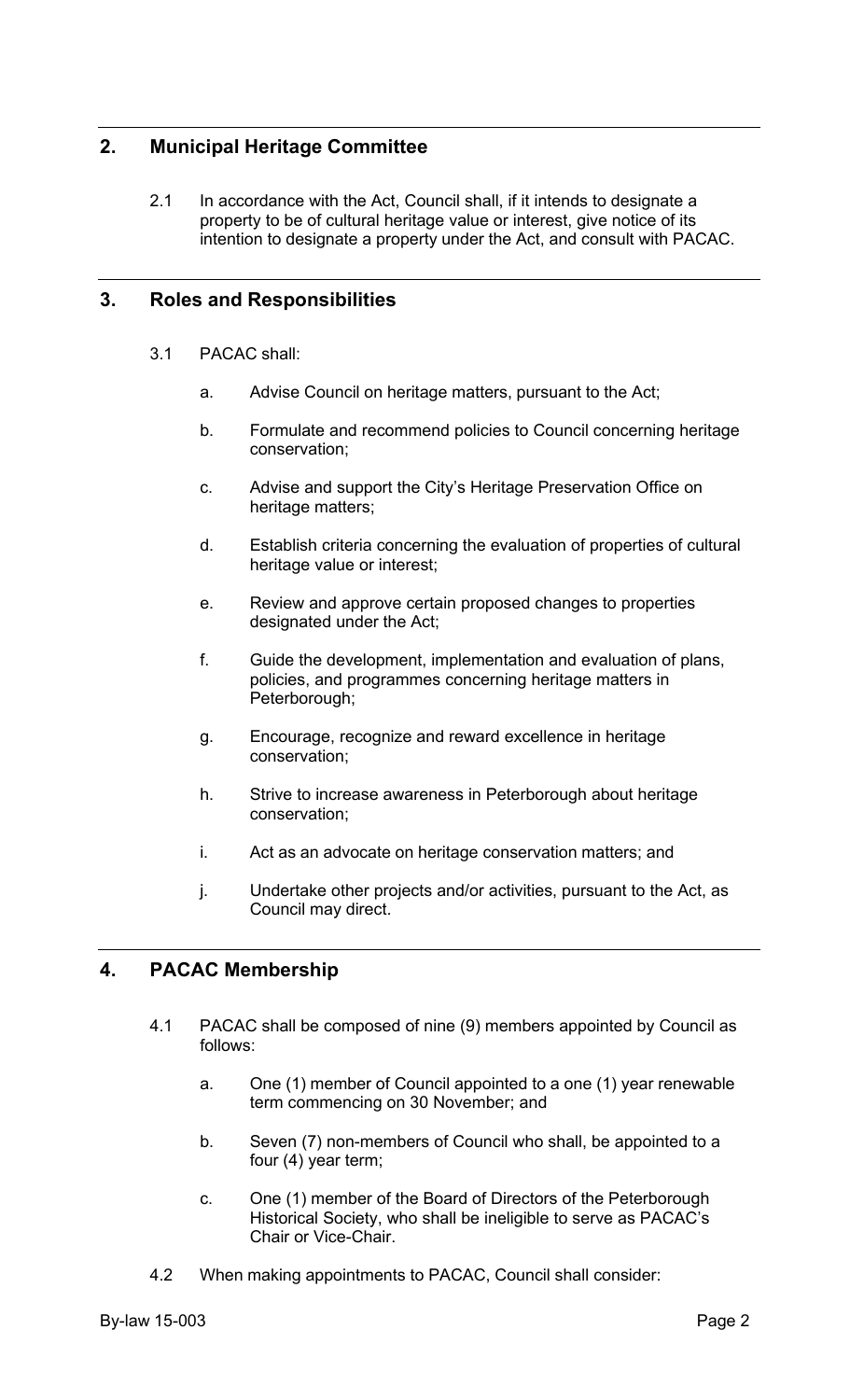a. The candidate's potential to contribute to the conservation of local heritage;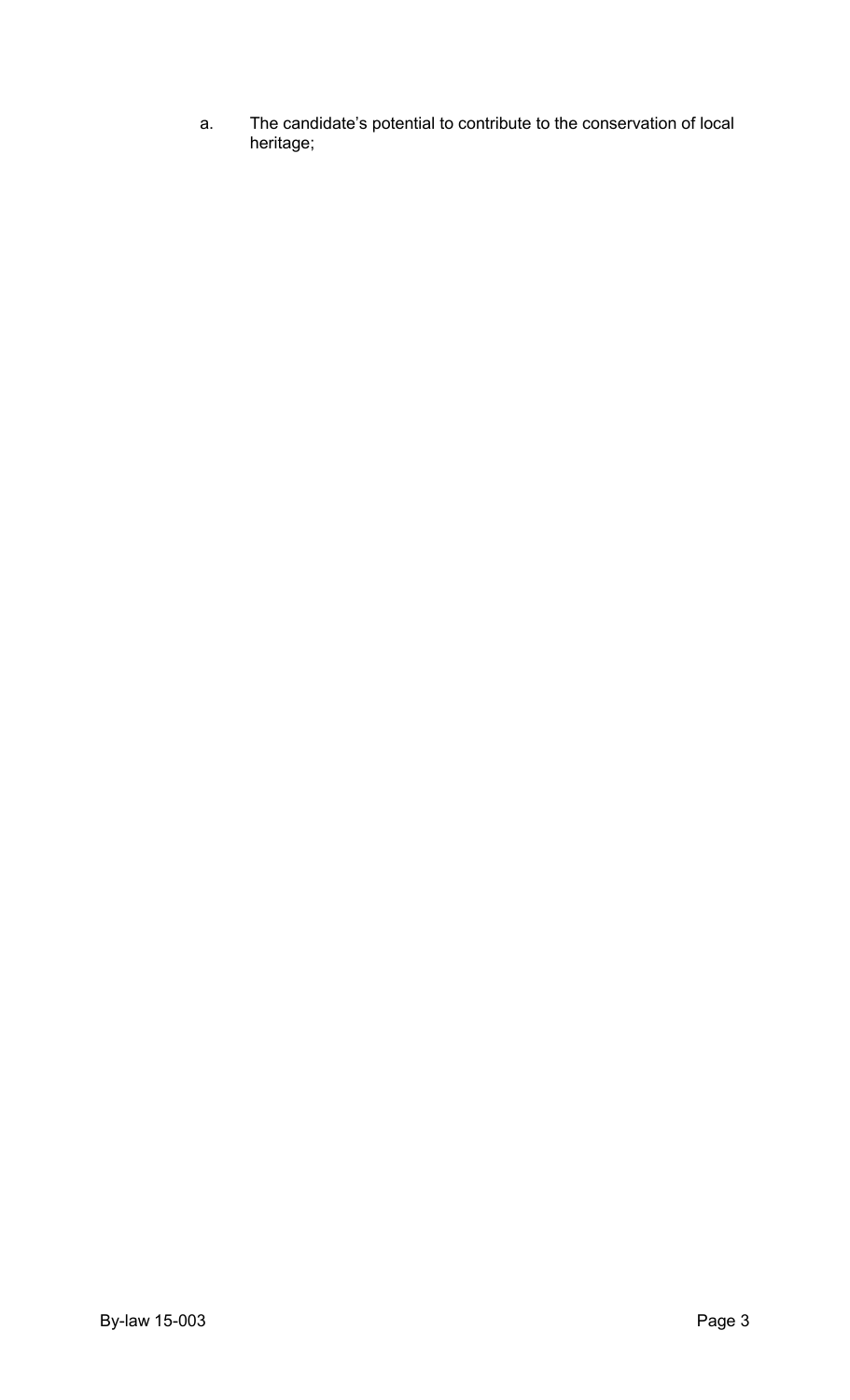- b. The PACAC job description;
- c. Any recommendation made by PACAC.
- 4.3 Upon being advised by PACAC that a vacancy exists, Council shall appoint a new PACAC member who shall hold office for the un-expired remainder of the former member's term.
- 4.4 PACAC shall declare a member's seat vacant and shall provide notice thereof to Council through the City Clerk, if a member,
	- a. is convicted of an indictable offence;
	- b. becomes incapacitated;
	- c. is absent from the meetings of PACAC for three (3) consecutive meetings, without leave of absence from PACAC or without reasons satisfactory to PACAC.

#### **5. Remuneration**

5.1 PACAC members shall serve without remuneration. However, they may, upon the presentation of appropriate receipts, be reimbursed for expenses incurred in the fulfillment of their duties.

### **6. Officers**

- 6.1 PACAC shall, at its first meeting following the election of a new Council, elect from their number one person for each of the following offices in the following order:
	- a. Chair; and
	- b. Vice-Chair.
- 6.2 The officers shall hold office for one (1) year renewable terms.
- 6.3 The Chair shall:
	- a. Preside over PACAC meetings;
	- b. Be PACAC's spokesperson;
	- c. Represent PACAC at official functions;
	- d. Be a signing officer for PACAC concerning:
		- i. PACAC minutes;
		- ii. PACAC correspondence and documents;
		- iii. Grant applications; and
		- iv. Financial transactions.
	- e. Maintain regular contact with the Heritage Preservation Office;
	- f. Sit as a non-voting member on any standing PACAC subcommittee; and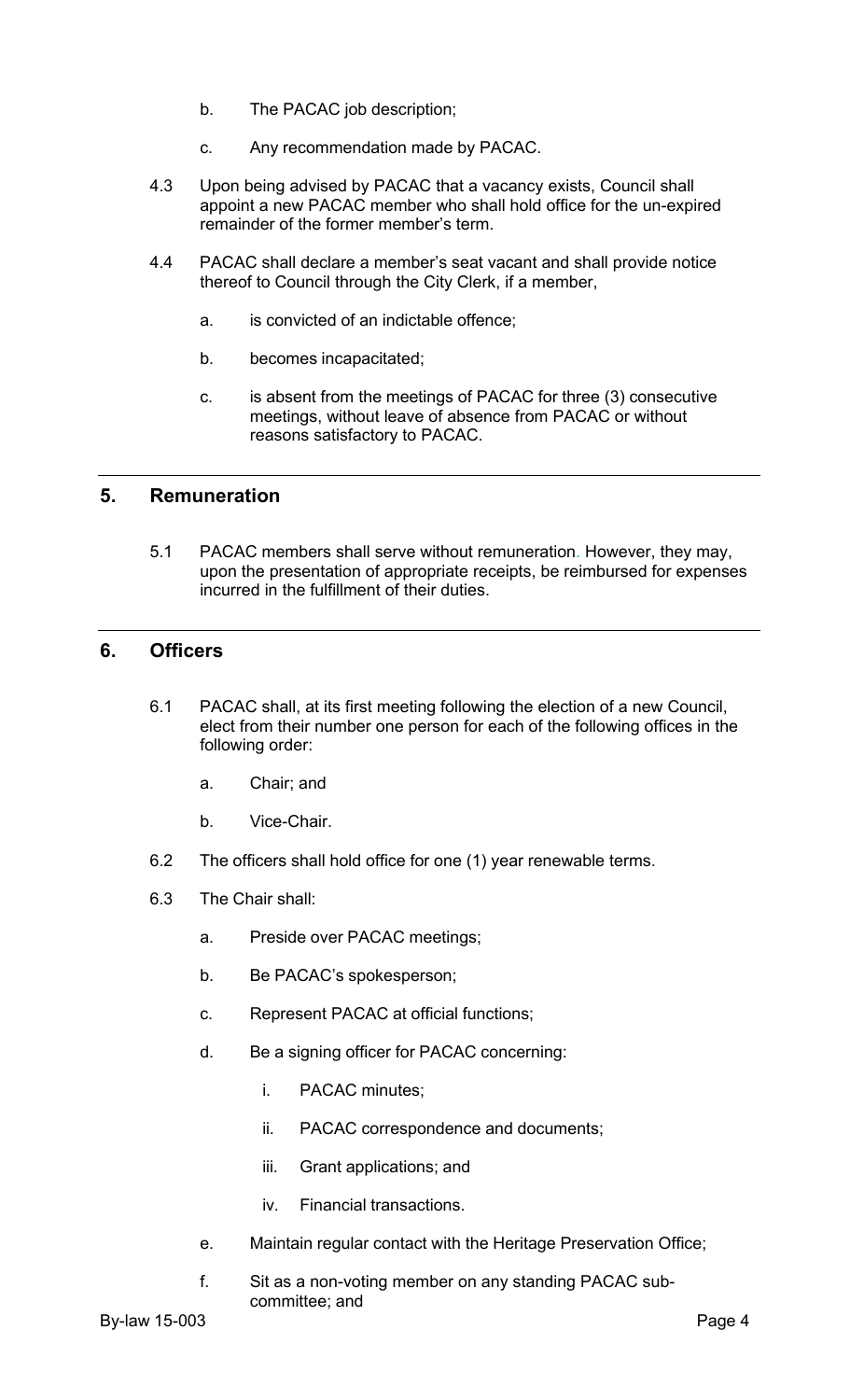- g. Perform such other duties as contained in the PACAC job description or as assigned from time to time by a majority of PACAC members.
- 6.4 The Vice-Chair shall:
	- a. As required, be a signing officer for PACAC concerning
		- i. PACAC minutes;
		- ii. PACAC correspondence and documents;
		- iii. Grant applications;
		- iv. Financial transactions; and
	- b. In the absence of the Chair, have all the powers and duties of the Chair.

#### **7. Meetings**

- 7.1 PACAC shall hold regular meetings at such time and place as it determines. PACAC meetings shall be held at least monthly during January to June, and during September to November, and at such other times as it considers necessary.
- 7.2 The Chair and any two members may call a special meeting of PACAC, by giving reasonable written notice to each PACAC member and the Heritage Preservation Office. Such notice shall:
	- a. Be given at least five (5) days in advance of the meeting;
	- b. State the purpose(s) for calling the meeting; and
	- c. State the time, date and location of the meeting.
- 7.3 The presence of any five (5) members of PACAC shall, provided one of the five (5) members is the Chair or Vice Chair, constitute quorum. In the event quorum is not achieved for, or maintained during, a PACAC meeting, PACAC may conduct business subject to having motions made in the absence of quorum ratified by a majority of PACAC members at the next PACAC meeting.
- 7.4 All PACAC meetings, including special meetings, shall be open to the public. A portion of a PACAC meeting may be closed to the public, if, in the opinion of the Chair and subject to the requirements of the **Municipal Act, 2001**, the subject matter being considered:
	- a. Is the security of the property of the municipality or local board;
	- b. Is a personal matter about an identifiable individual, including municipal or local board employees;
	- c. Is a proposed or pending acquisition or disposition of land by the municipality or local board;
	- d. Is labour relations or employee negotiations;
	- e. Is litigation or potential litigation, including matters before administrative tribunals, affecting the municipality or local board;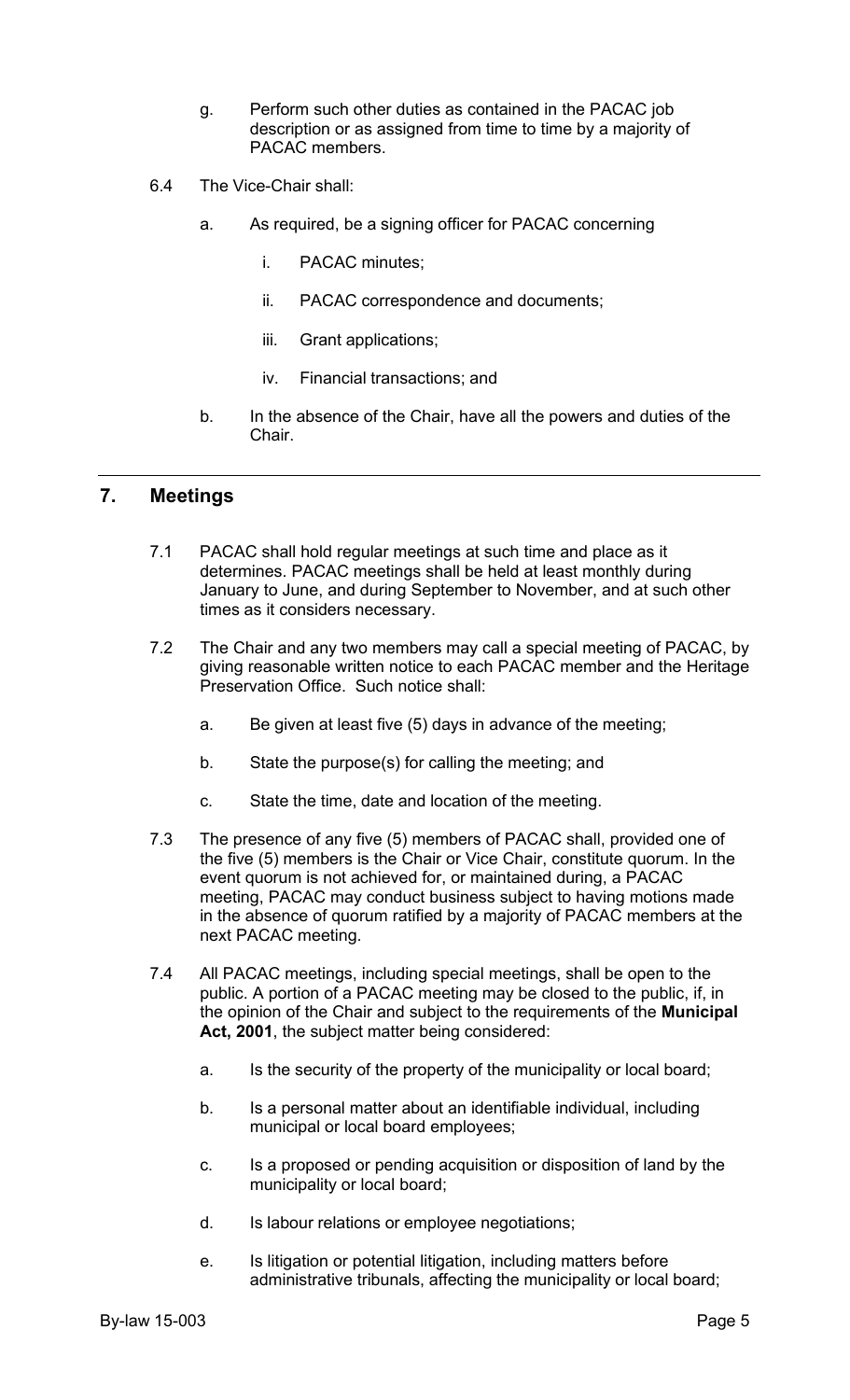- f. Is advice that is subject to solicitor-client privilege, including communications necessary for that purpose;
- g. Is a matter in respect of which a council, board, committee or other body may hold a closed meeting under other provincial legislation, or;
- h. Otherwise satisfies the criteria for closed meetings contained in the **Municipal Act, 2001**, as amended.
- 7.5 The Chair may exclude any person from a meeting for improper conduct.
- 7.6 PACAC shall conduct its meetings in accordance with the City's Procedural By-law.
- 7.7 The Chair shall vote on all motions put before PACAC, except where he or she has declared a conflict of interest. In the event a motion receives an equal number of votes, the motion shall be deemed to have been defeated.
- 7.8 A member may exercise his or her right to abstain from a vote. Such an abstention will be considered a vote against the motion.
- 7.9 The Heritage Preservation Office shall, in consultation with the Chair, prepare the agenda for each PACAC meeting. The Clerk's Office shall be responsible for distributing the agenda to each PACAC member no less than five (5) days before the meeting.
- 7.10 PACAC members shall use their best efforts to advise the Chair of any new agenda item not less than ten (10) days prior to a meeting.
- 7.11 The Heritage Preservation Office, or designate, shall attend all PACAC meetings in an advisory capacity and shall:
	- a. Report to the Director of Community Services, or designate, following each PACAC meeting;
	- b. Consult with PACAC on heritage property matters and on matters of heritage policy;
	- c. Act as the liaison between PACAC and the Director of Community Services, or designate.

#### **8. Sub-Committees**

- 8.1 PACAC may, from time to time, establish sub-committees, of not fewer than three (3) people, with such terms of reference as PACAC considers desirable.
- 8.2 PACAC shall appoint at least one of its members to each sub-committee.
- 8.3 Each sub-committee shall be presided over and chaired by a PACAC member.
- 8.4 PACAC shall use its discretion when appointing persons to any sub-committee.